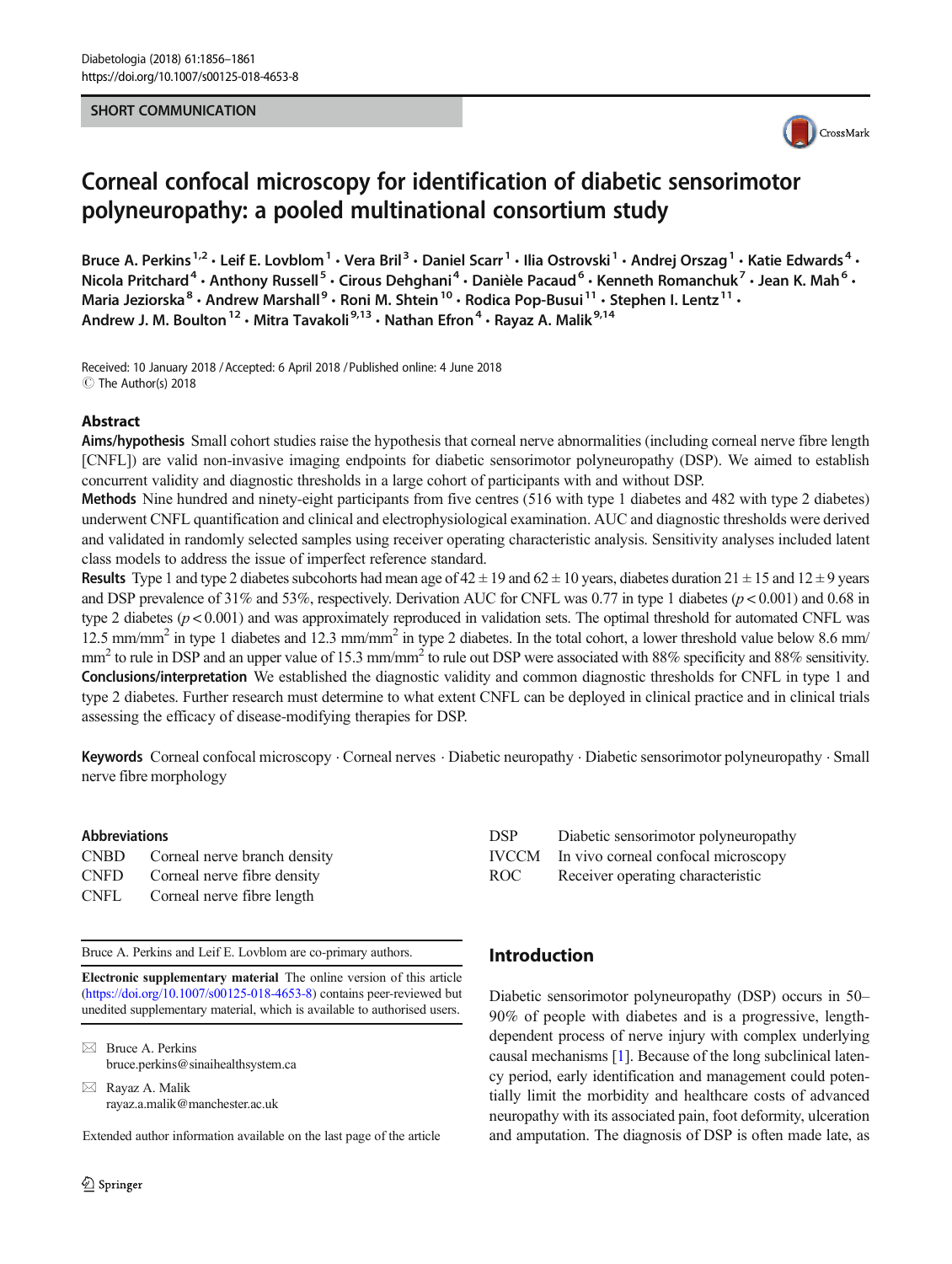# **Research in context**

#### What is already known about this subject?

- An objective biomarker is lacking for early-stage diabetic sensorimotor polyneuropathy (DSP), when the disease is most likely to be amenable to treatment
- Original research based on small cohort studies and two systematic reviews have demonstrated that corneal nerve • fibre abnormalities are present in people with DSP

#### What is the key question?

• What is the concurrent diagnostic certainty of corneal confocal microscopy for identification of DSP?

#### What are the new findings?

- In a uniquely large cohort, we derived and validated estimates of the concurrent diagnostic validity of corneal nerve abnormalities to identify DSP
- We provided diagnostic thresholds that can be used in research and clinical practice

#### How might this impact on clinical practice in the foreseeable future?

• Our findings suggest that corneal nerve abnormality may be useful as an outcome in clinical trials of new therapies for DSP; however, further research is needed to ascertain predictive validity and utility

neurological and electrophysiological testing of large myelinated fibres identifies established neuropathy [\[1](#page-4-0), [2](#page-5-0)]. Early identification of unmyelinated small nerve fibre injury will likely provide the best opportunity for effective therapy [\[1,](#page-4-0) [3\]](#page-5-0).

Small cohort studies have shown that in vivo corneal confocal microscopy (IVCCM) is an objective and reproducible means to quantify small fibre damage [\[3](#page-5-0)]. The rapid noninvasive nature of this procedure and automated image analysis may enable eye specialists to perform this procedure alongside routine examination for diabetic retinopathy [[4](#page-5-0)–[7\]](#page-5-0). However, small cohort studies can be biased in participant selection, in IVCCM image acquisition, in corneal nerve quantification and in defining DSP. We have undertaken a stratified cross-sectional multicentre pooled analysis of 998 participants with diabetes to more definitively establish the diagnostic validity of IVCCM for DSP using manual and automated analysis techniques.

### Methods

Study population Five hundred and sixteen people with type 1 diabetes mellitus (432 adults and 84 adolescents) and 482 adults with type 2 diabetes mellitus with and without DSP (total  $N = 998$ ) were studied between 2008 and 2011. Participant-level data was pooled from five separate cohorts as part of a prospective study of diagnostic validity by an international consortium (National Institutes of Health [NIH] grant 1DP3DK104386-01, [ClinicalTrials.gov](http://clinicaltrials.gov) registration no. NCT02423434). Two preliminary reports of diagnostic accuracy from individual centres have previously been published [\[5,](#page-5-0) [6](#page-5-0)]; 190 participants from these two studies are included in this current analysis, representing 19% of this 998 person study. Additional details are provided in electronic supplementary material (ESM) Methods.

Study design This is a cross-sectional analysis of baseline visits, reported according to the 2015 Standards for Reporting of Diagnostic Accuracy statement [\[8](#page-5-0)]. The diagnostic index test was quantification of corneal nerve morphology obtained by IVCCM, the target condition was DSP, and the reference standard was based on the Toronto consensus criteria incorporating electrophysiological abnormality in the lower limbs [\[1](#page-4-0)]. The index test and reference standard were conducted during the same study visit; staff performing the reference standard were blinded to results of the index test (and vice versa). For the index test, participants underwent examination of the subbasal nerve plexus of the cornea using the Heidelberg Tomograph Rostock Cornea Module III (Heidelberg Engineering GmbH, Heidelberg, Germany and Heidelberg Engineering, Smithfield, RI, USA) according to published methods [[9\]](#page-5-0). Using a manual (MANUAL) and automated (AUTO) protocol [\[4\]](#page-5-0), corneal nerve fibre length (CNFL), corneal nerve branch density (CNBD) and corneal nerve fibre density (CNFD) were quantified. Published data have demonstrated similar cohort IVCCM characteristics, reproducibility and validity, regardless of study centre. Full details of the index test and reference standard are provided in ESM Methods.

Statistics Analysis was stratified by diabetes type and included derivation and validation sets. Baseline characteristics were compared using simple univariable statistics. Receiver operating characteristic (ROC) curves were generated and the AUC, representing diagnostic accuracy, was compared. Optimal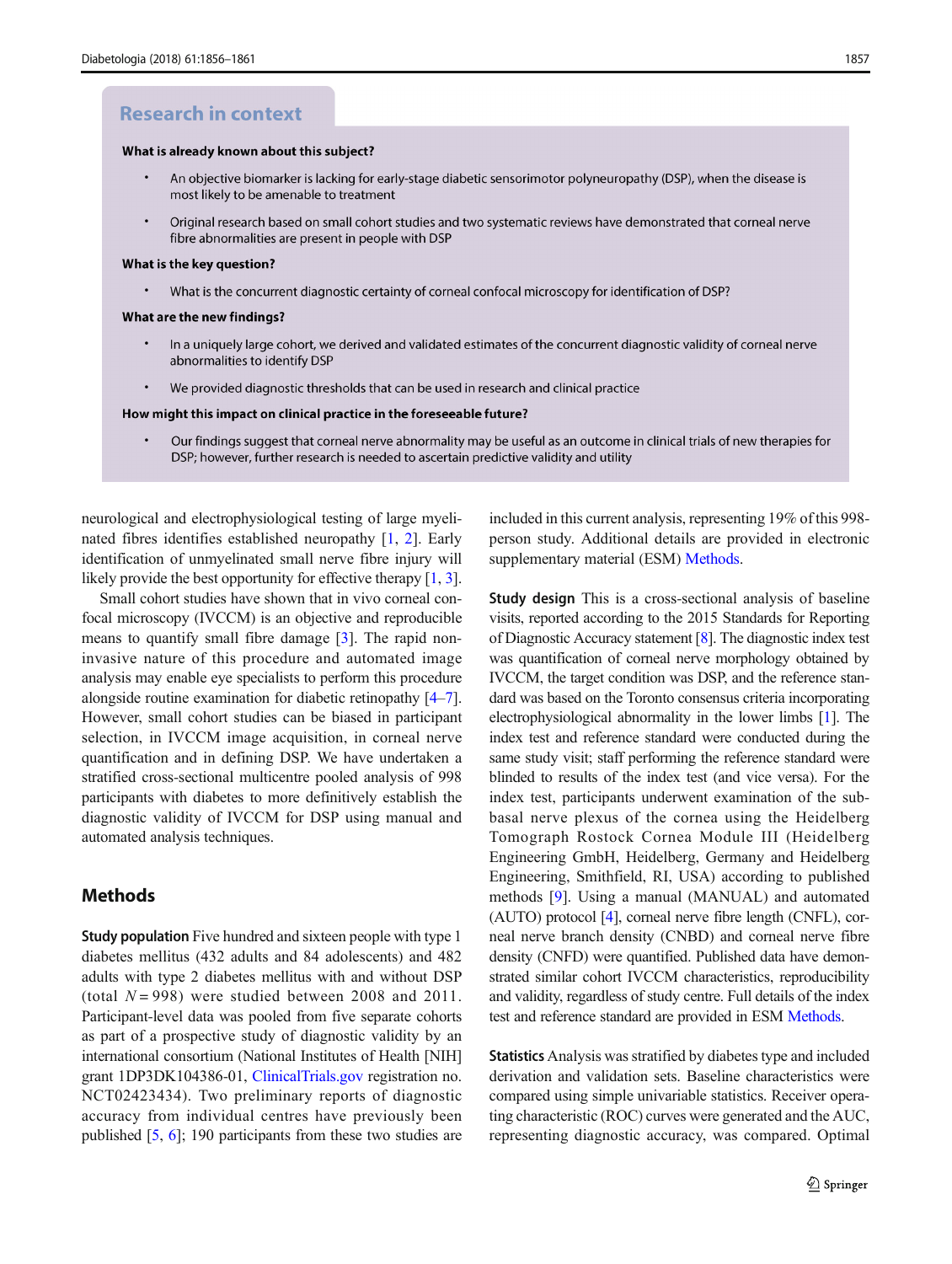<span id="page-2-0"></span>Table 1 Characteristics of the 998 study participants Characteristic Characteristic Characteristic Characteristic Characteristic Characteristic Characteristic Characteristic Characteristic Characteristic Characteristic Characteristic Characteristic Char

| Characteristic                                           | Total<br>$(N = 998)$ | T <sub>1</sub> D<br>$(N = 516)$ | T <sub>2</sub> D<br>$(N=482)$ | $p$ value for<br>T1D vs T2D |
|----------------------------------------------------------|----------------------|---------------------------------|-------------------------------|-----------------------------|
| Female sex                                               | 420 (42)             | 255 (49)                        | 165(34)                       | < 0.001                     |
| Age, years                                               | $52 \pm 18$          | $42 \pm 19$                     | $62 \pm 10$                   | < 0.001                     |
| Ethnicity                                                |                      |                                 |                               |                             |
| Aboriginal North American                                | 1(0)                 | 1(0)                            | 0(0)                          |                             |
| Asian                                                    | 132(13)              | 31(6)                           | 101(21)                       |                             |
| <b>Black</b>                                             | 11(1)                | 5(1)                            | 6(1)                          |                             |
| Hawaiian or Pacific Islander                             | 1(0)                 | 0(0)                            | 1(0)                          |                             |
| Hispanic                                                 | 15(2)                | 3(1)                            | 12(2)                         |                             |
| Middle Eastern                                           | 5(1)                 | 1(0)                            | 4(1)                          |                             |
| White                                                    | 799 (80)             | 463 (90)                        | 336 (70)                      |                             |
| Other/unknown/unreported                                 | 34(3)                | 12(2)                           | 22(5)                         |                             |
| Diabetes duration, years                                 | $17 \pm 13$          | $21 \pm 15$                     | $12 \pm 9$                    | < 0.001                     |
| BMI, $\text{kg/m}^2$                                     | $28.1 \pm 6.1$       | $25.6 \pm 4.8$                  | $31.3 \pm 5.9$                | < 0.001                     |
| HbA <sub>1c</sub> , mmol/mol                             | $63 \pm 18$          | $67 \pm 18$                     | $59 \pm 17$                   | < 0.001                     |
| $HbA_{1c}$ , %                                           | $7.9 \pm 1.6$        | $8.3 \pm 1.6$                   | $7.6 \pm 1.5$                 | < 0.001                     |
| Neurological examination                                 |                      |                                 |                               |                             |
| Sign(s) present                                          | 721 (72)             | 302(59)                         | 419 (87)                      | < 0.001                     |
| Symptom(s) present                                       | 606(61)              | 211 (41)                        | 395 (82)                      | < 0.001                     |
| Nerve conduction studies                                 |                      |                                 |                               |                             |
| Sural AMP, $\mu$ V                                       | $8.3 \pm 7.9$        | $10.2 \pm 8.6$                  | $6.2 \pm 6.4$                 | < 0.001                     |
| Sural CV, m/s                                            | $41.2 \pm 7.1$       | $41.4 \pm 7.1$                  | $41.1 \pm 7.2$                | 0.49                        |
| Peroneal AMP, mV                                         | $3.7 \pm 2.6$        | $4.2 \pm 2.8$                   | $3.2 \pm 2.4$                 | < 0.001                     |
| Peroneal CV, m/s                                         | $41.4 \pm 7.5$       | $42.0 \pm 7.5$                  | $40.7 \pm 7.3$                | 0.006                       |
| Peroneal F wave, ms                                      | $57.9 \pm 10.3$      | $57.5 \pm 9.6$                  | $58.3 \pm 10.9$               | 0.27                        |
| DSP present                                              | 415 (42)             | 160(31)                         | 255(53)                       | < 0.001                     |
| <b>IVCCM</b> automated protocol variables                |                      |                                 |                               |                             |
| $CNFL_{AUTO}$ , mm/mm <sup>2</sup>                       | $12.5 \pm 4.6$       | $12.9 \pm 4.5$                  | $12.2 \pm 4.6$                | 0.014                       |
| $\text{CNBD}_{\text{AUTO}}$ , branches/mm <sup>2</sup>   | $22.7 \pm 18.3$      | $21.8 \pm 16.9$                 | $23.7 \pm 19.7$               | 0.45                        |
| $\mathrm{CNFD}_\mathrm{AUTO},$ fibres/mm <sup>2</sup>    | $20.6 \pm 9.8$       | $20.0 \pm 9.4$                  | $21.3 \pm 10.1$               | 0.043                       |
| <b>IVCCM</b> manual protocol variables                   |                      |                                 |                               |                             |
| $CNFL_{MANUAL}$ , mm/mm <sup>2</sup>                     | $17.3 \pm 6.5$       | $17.5 \pm 6.2$                  | $17.0 \pm 6.8$                | 0.21                        |
| $\text{CNBD}_{\text{MANUAL}}$ , branches/mm <sup>2</sup> | $50.9 \pm 40.0$      | $49.6 \pm 34.3$                 | $52.2 \pm 45.4$               | 0.52                        |
| $CNFD_{MANUAL}$ , fibres/mm <sup>2</sup>                 | $38.6 \pm 26.3$      | $31.5 \pm 12.0$                 | $43.9 \pm 32.2$               | < 0.001                     |

Data are presented as mean  $\pm$  SD or *n* (%)

AMP, amplitude potential; CV, conduction velocity; T1D, type 1 diabetes; T2D, type 2 diabetes

diagnostic thresholds were identified by distance to the point of perfect discrimination. Simple random sampling, without replacement with an equal proportion of centre membership, was used to create derivation and validation sets. The following validation criteria were used: (1) validation AUC fell inside the 95% CI of the derivation AUC and (2) the optimal thresholds of the derivation set had similar characteristics to the validation set. The AUC of each test was also compared between subcohorts. An  $\alpha$  level of 0.05 was used (two-tailed). Sensitivity analyses were undertaken to account for possible imperfect reference standard and included modification of the reference standard variables to create less- and more-stringent definitions, composite reference standard methods and latent class analysis. ROC regression was used to determine the effects of age and sex on diagnostic accuracy. Alternative diagnostic thresholds were investigated. Additional details of the statistics, and variables used for sensitivity analyses, are provided in ESM Methods.

# **Results**

Among eligible participants enrolled at the five centres, 516/ 574 (90%) with type 1 diabetes and 482/527 (91%) with type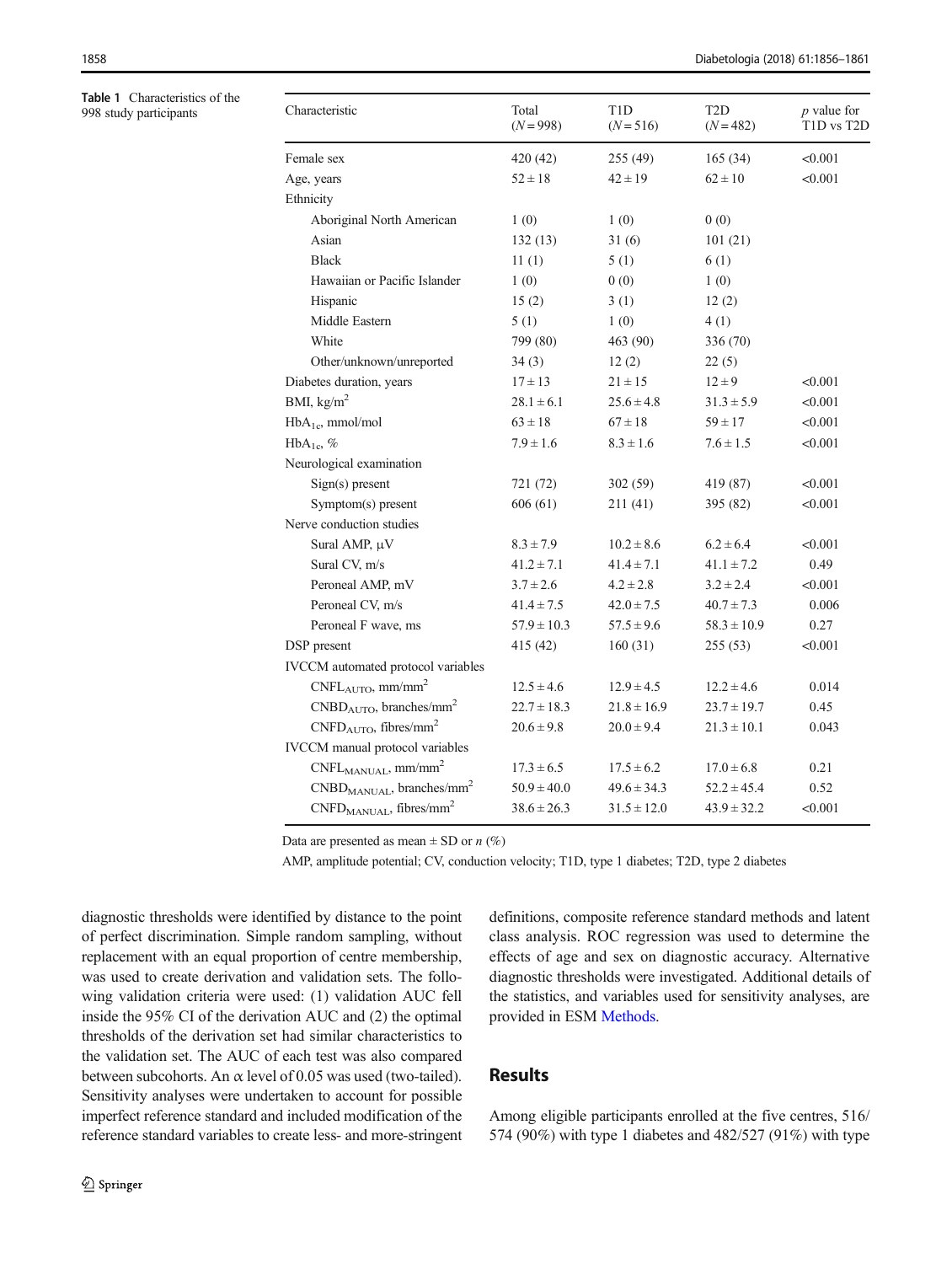

Fig. 1 Determination of diagnostic accuracy and optimal thresholds for identification of DSP by IVCCM in the derivation sets. (a) Optimal threshold for CNFL<sub>AUTO</sub> in type 1 diabetes was 12.5 mm/mm<sup>2</sup>, 73% sensitivity and 69% specificity, positive predictive value 50%, negative predictive value 86%, positive likelihood ratio 2.32 and negative likelihood ratio 0.39. (b) Optimal threshold for CNFL<sub>AUTO</sub> in type 2 diabetes was 12.3 mm/mm<sup>2</sup>, 69% sensitivity and 63% specificity, positive predictive value 66%, negative predictive value 66%, positive likelihood ratio 1.86, and negative likelihood ratio 0.49. Continuous black lines,

CNFLAUTO; grey lines, CNBDAUTO; dashed black lines, CNFDAUTO. AUC values for CNFLAUTO, CNBDAUTO and CNFDAUTO were 0.77, 0.73 and 0.71 in type 1 diabetes, respectively, and 0.68, 0.66 and 0.52 in type 2 diabetes, respectively. The p value for comparison of AUC for CNFLAUTO between type 1 and type 2 diabetes derivation sets was not significant at 0.060; when the derivation and validations sets were combined, this p value was 0.003. T1DM, type 1 diabetes; T2DM, type 2 diabetes

2 diabetes underwent the index test and reference standard (ESM Fig. 1). General characteristics of the study population and the diabetes subcohorts are shown in Table [1](#page-2-0). DSP was present in 415 (42%) of the study population, in 160 (31%) of the type 1 diabetes subcohort and in 255 (53%) of the type 2 diabetes subcohort. Significantly impaired nerve conduction and IVCCM variables were observed in participants with vs without DSP; the presence of a broad spectrum of neuropathy measures was confirmed (ESM Tables 1 and 2).

Fig. 1 displays the ROC curves for IVCCM quantified by the automated protocol in the type 1 diabetes (Fig. 1a) and type 2 diabetes (Fig. 1b) derivation sets. In type 1 diabetes, CNFLAUTO had an AUC of 0.77 and an optimal threshold of 12.5 mm/mm2 (73% sensitivity and 69% specificity). In type 2 diabetes, CNFLAUTO had an AUC of 0.68 and an optimal threshold of 12.3 mm/mm<sup>2</sup> (69% sensitivity and 63% specificity). In both type 1 and type 2 diabetes derivation sets, AUC for  $CNFL_{\text{AUTO}}$  was significantly greater than 0.50 (which represents a test with no diagnostic accuracy,  $p < 0.001$  for both comparisons). CNFLAUTO was associated with the highest AUC among the IVCCM variables in both subcohorts (ESM Table 3). Similar results were observed for IVCCM variables quantified by the manual protocol, and results for all variables were generally confirmed in the validation sets. Full details of the ROC curve analysis are presented in ESM Table 3.

Although the AUC values differed marginally by diabetes type, the optimal thresholds were virtually identical. We thus determined diagnostic accuracy in the full 998-person study (ESM Table 3): CNFLAUTO had an AUC of 0.71 and an optimal threshold of 12.3 mm/mm<sup>2</sup> (67% sensitivity, 66% specificity, 59% positive predictive value, 74% negative predictive value, 1.97 positive likelihood ratio and 0.50 negative likelihood ratio). CNFL<sub>MANUAL</sub> had marginally lower AUC  $(0.70, p = 0.006 \text{ vs } CNFL_{\text{ALITO}})$  but its optimal threshold value of 16.3 mm/mm2 had similar operating characteristics. The alternative threshold analysis, in which upper and lower threshold values were used to simultaneously maximise sensitivity and specificity, is shown in ESM Table 4. We noted that in the 998-person group, a lower CNFLAUTO threshold value of  $\langle 8.6 \text{ mm/mm}^2$  to rule in DSP and an upper  $CNFL_{AUTO}$  threshold value of 15.3 mm/mm<sup>2</sup> to rule out DSP was associated with 88% specificity and 88% sensitivity.

The sensitivity analyses are summarised in ESM Fig. 2 and ESM Table 5. In type 1 diabetes, more-stringent reference standard definitions resulted in higher AUC for CNFL. Performance using the composite reference test and latent class analysis for DSP case definition resulted in higher AUC (though differences were not statistically significant). No differences were observed in type 2 diabetes. No statistically significant effects of age or sex on ROC curves were found for CNFL.

### **Discussion**

The findings of this large multicentre pooled concurrent diagnostic validity study reveal that IVCCM had diagnostic validity despite an imperfect reference standard for DSP, using both manual and automated corneal nerve quantification; CNFL was the optimal IVCCM variable and the estimate of performance in the primary analysis was conservative compared with sensitivity analyses that addressed the issue of the imperfect reference standard.

An objective imaging biomarker that can identify earlystage DSP (when interventions are most likely to be effective)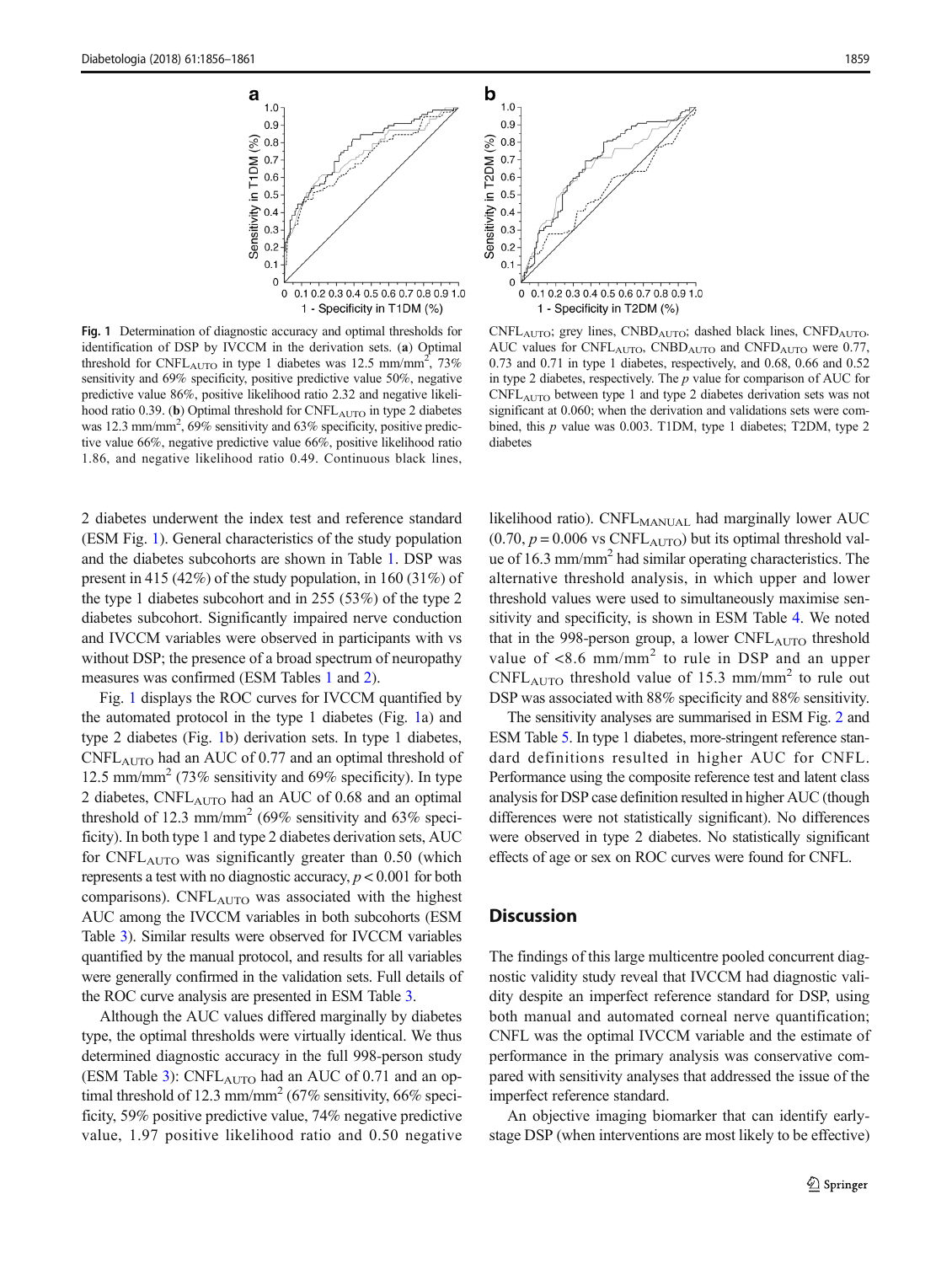<span id="page-4-0"></span>and that can be used as an appropriate endpoint in the evaluation of putative therapies does not currently exist [1]. Late diagnosis limits the potential benefits of early risk factor management in preventing neuropathy-related sequelae [\[2](#page-5-0)]. The diagnosis of DSP itself is controversial as no definitive gold-standard testing exists aside from electrophysiological evaluation, which primarily identifies later-stage, largefibre dysfunction and requires considerable specialist expertise, resources and time. In this context, IVCCM represents a rapid, non-invasive imaging endpoint for identifying early small fibre neuropathy. It has been extensively studied in small cross-sectional and cohort studies, which have established normative distributions [\[10](#page-5-0)], feasibility, reproducibility and the impact of variations in equipment and procedures.

As electrophysiological testing identifies later-stage rather than early-stage neuropathy, in the current analysis subclinical levels of neuropathy that were not classified as cases might a priori be expected to accentuate falsepositives and impair test specificity. We believe this is the major reason for not achieving conventional standards of diagnostic performance and operating characteristics in this study. However, the performance and thresholds are sufficient to raise confidence in automated IVCCM as a diagnostic test [[4\]](#page-5-0). Further research must focus on evaluation of the influence of IVCCM on treatment decisions, possible roles relative to existing tests, its impact on clinical outcomes such as new onset symptomatic neuropathy and foot complications, its role in further evaluation of therapies for neuropathy and its economic impact.

The present study minimised common sources of bias in diagnostic studies, such as recruitment, spectrum and verification bias, but it had limitations. Though common protocols were used, centralised supervision of IVCCM image acquisition and analysis and electrophysiological testing were not implemented. As a cross-sectional analysis, it did not evaluate the predictive validity of IVCCM (a future goal of the consortium). Confirmation of a lack of age effect will require a larger older-adult sample size.

The diagnostic utility of IVCCM has been established in the largest cohort to date and the findings of this study further support the notion that IVCCM is an objective and simple diagnostic test for DSP. Further research must determine to what extent IVCCM can be deployed in clinical practice and in clinical trials assessing the efficacy of disease-modifying therapies for DSP.

Acknowledgements We acknowledge the generous support of Randy and Jenny Frisch and The Harvey and Annice Frisch Family Fund and the contributions of the Steven and Ofra Menkes Fund, who supported work at the University of Toronto. Parts of this study were presented in abstract form at the following meetings: the American Diabetes Association 77th Scientific Sessions, San Diego, CA, USA, June 2017; the Canadian Diabetes Association and the Canadian Society of Endocrinology and Metabolism 19th Annual Professional Conference and Annual Meetings, Ottawa, ON, Canada, October 2016 and 26th Annual Meeting of the Diabetic Neuropathy Study Group of the EASD (NEURODIAB), Bucharest, Romania, September 2016.

Data availability Data are available from the corresponding author on reasonable request.

Funding This report was supported by the National Institute of Diabetes and Digestive and Kidney Diseases (NIDDK) of the NIH (grant no. 1DP3DK104386-01). The content is solely the responsibility of the authors and does not necessarily represent the official views of the National Institutes of Health. Initially, four of the study centres were funded by JDRF (Brisbane, Calgary, Manchester, Toronto) and one by a Michigan Diabetes Research and Training Center grant (Michigan P30DK020572). Some aspects of the Toronto project were funded by a Diabetes Canada (formerly the Canadian Diabetes Association) operating grant; other aspects of the Manchester projects have received funding from NIH (5RO1- NS46259-03, R01DK077903-01A1 NINDS). We acknowledge the contributions of the Steven and Ofra Menkes Fund for supporting aspects of this research in Toronto. The funding sources played no role in study design, in the collection, analysis and interpretation of data, in the writing of the report or in the decision to submit the paper for publication.

Duality of interest BAP reports grants from CIHR, NIH and JDRF, speaker honoraria from Medtronic, Johnson & Johnson, Insulet, Abbott, Novo Nordisk and Sanofi and research grant support from Medtronic and Boehringer Ingelheim and serves as a consultant for Boehringer Ingelheim, Insulet and Novo Nordisk. NE reports grants from JDRF and NHMRC during the conduct of the study. DP reports grants from NIH RFA DK-13-027 and grants from JDRF during the conduct of the study. JKM has received research grants from Eli Lilly, Pfizer, Bristol-Myers Squibb, PTC Therapeutics, Sanofi Genzyme, Novartis, ReveraGen Pharma and Biogen. SIL reports grants from NIH-DHHS-US through a consortium with Mount Sinai Hospital and grants from NIH-NIDDK Michigan Diabetes Research Center Diabetes Interdisciplinary Study Grant during the conduct of the study. All other authors declare that there is no duality of interest associated with their contribution to this manuscript.

Contribution statement All authors participated in data acquisition and interpretation, reviewed the manuscript for scholarly content and accuracy and gave approval for the final draft. BAP, NE and RAM designed the study. BAP, LEL and RAM contributed to data interpretation and wrote the first draft of the manuscript. LEL was responsible for statistical analysis, with contributions from DS and IO. BAP had full access to all the data in the study and had final responsibility for the decision to submit for publication.

Open Access This article is distributed under the terms of the Creative Commons Attribution 4.0 International License (http:// creativecommons.org/licenses/by/4.0/), which permits unrestricted use, distribution, and reproduction in any medium, provided you give appropriate credit to the original author(s) and the source, provide a link to the Creative Commons license, and indicate if changes were made.

# References

1. Pop-Busui R, Boulton AJ, Feldman EL et al (2017) Diabetic neuropathy: a position statement by the American Diabetes Association. Diabetes Care 40:136–154